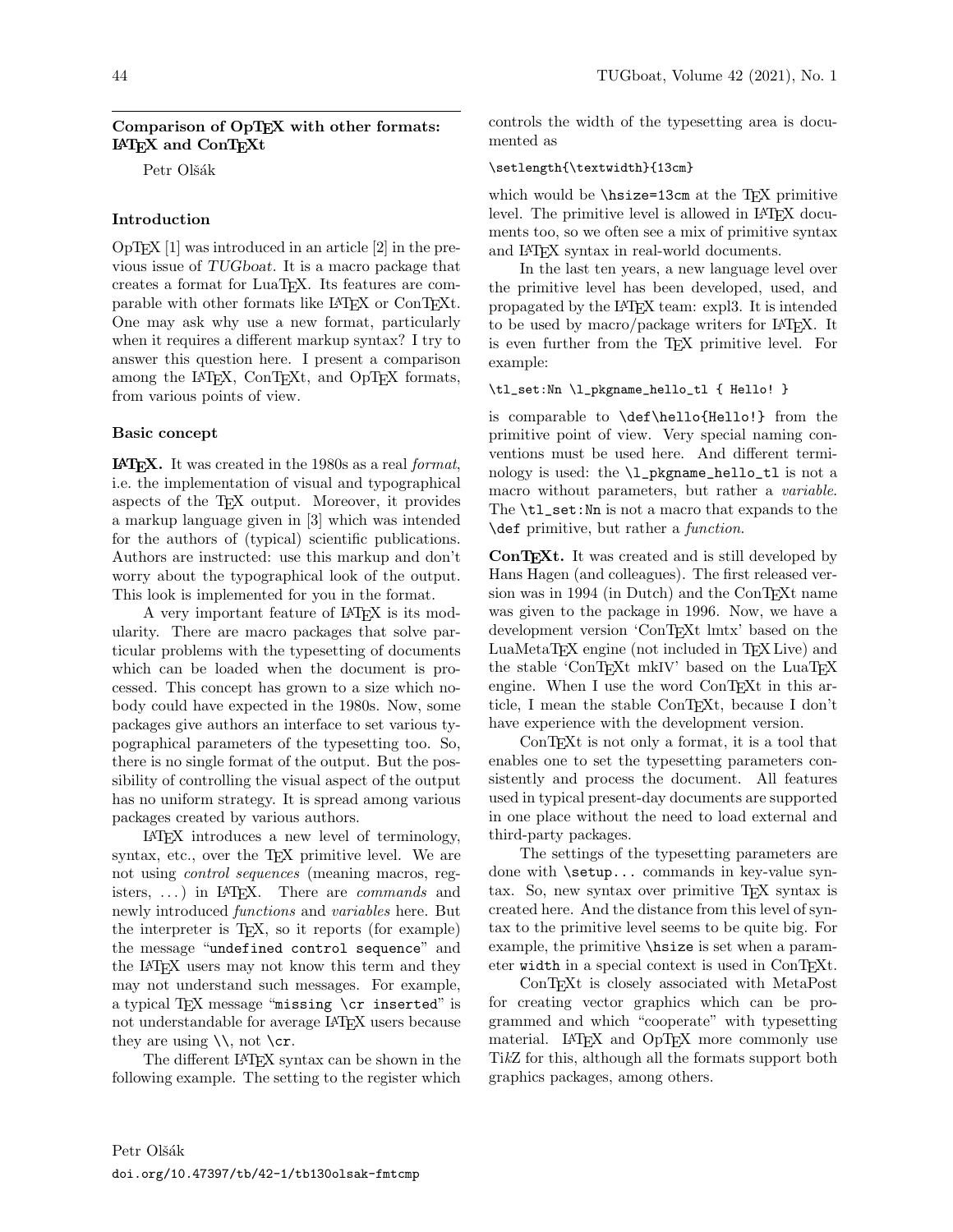OpTEX. It was released in 2020 and the first stable version dates from February 2021. It is the successor of the OPmac macros [4, 5] specially designed as a format for the LuaTEX engine.

OpTEX is similar to plain TEX but provides myriad additional features needed when preparing typical documents in PDF format. The list of features is presented in the next section.

OpTEX does not try to define a new level of language over the primitive level of TEX. It is intended that if something is not supported in OpT<sub>F</sub>X macros then the user works at the TEX primitive level (or plain T<sub>EX</sub> or OpT<sub>EX</sub> basic macro API). For example, when you want to set the width of the typesetting area, use simply \hsize=13cm.

The macros are straightforward, they solve only what is explicitly needed. They do not scan nor manipulate with lots of parameters for setting typography. OpT<sub>EX</sub> generates a "default typography" if nothing more is done. The main concept is: if you want different typography or different behavior, then copy appropriate macros from the OpT<sub>F</sub>X kernel and make changes to them in your macro file. For example, suppose you want to give a different look to section titles. Then copy the macro \\_printsec from OpTEX and modify it. You can see that the macro uses primitive commands for typesetting: \hbox, \vbox, \kern, \vskip, \hskip, \penalty, etc. You can use this box-penalty-glue concept directly without any inserted inter-layer of language. This is very natural in T<sub>E</sub>X and you can use the full power of TEX.

We can summarize the basic concept of OpTEX in two sentences: (1) We can return to the original TEX principles. (2) Simplicity is power.

#### Kernel versus packages

L<sup>A</sup>TEX. The features implemented directly in the LATEX kernel (i.e. in the .fmt file) correspond to the time of IAT<sub>E</sub>X's origin. There is no color support, no support for graphics insertions, no hyperlink support, no Unicode font support, etc. All these additional features are solved using external packages. So, document preambles contain plenty of \usepackage commands to load additional macros. Without them, you cannot solve typical problems when processing today's documents.

ConT<sub>EX</sub>t. It has an almost monolithic kernel that implements all necessary features. There is a possibility of "modules" in ConT<sub>E</sub>X<sup>t</sup> (something comparable to LAT<sub>F</sub>X packages) but they are not typically used because virtually all features are present in the kernel.

**OpT<sub>F</sub>X.** The kernel implements:

- all macros from plain T<sub>F</sub>X,
- font selection system for Unicode fonts,
- Unicode math,
- color support including color mixing,
- graphic insertions,
- creating simple graphic elements,
- typesetting at absolute or relative positions,
- external and internal references and hyperlinks,
- automatic generation of a table of contents,
- generation of \cite references from .bib files,
- creating alphabetically sorted indexes,
- hyphenation for all available languages,
- switching between language-dependent phrases,
- footnotes and marginal notes,
- verbatim listings including syntax highlighting,
- PDF outlines in Unicode,
- creating tables with a new \table macro,
- creating slides for presentations,
- simple predefined styles "letter" and "report",
- comfortable setting of page layout,
- printing "lorem ipsum dolor sit",
- simple API for macro writers,
- loops and key-value syntax for macro writers,
- namespaces for users and macro writers.

Many other features can be implemented in a small number of macro lines. They are listed in the OpTEX tricks web page [6]. Other such features will be added here if a user asks me to solve a new problem. A user can copy the macro lines from this web page to his/her macro file and (possibly) modify them and use them. Almost every feature listed here is typically comparable with using some LATEX package, but is solved with more straightforward macros. For example, the feature comparable with the import package is implemented by three lines of macro code in OpTFX trick 0035. The LATFX package import itself has 120 lines of macro code.

Some features take more than a few lines of code. OpT<sub>F</sub>X supports loading macro packages too, with a **\load** macro. For example, there are packages:

- qrcode calculates QR codes and prints them,
- vlna handles non-breakable spaces after Czech/ Slovak prepositions and other similar typographical features, using the luavlna package
- emoji enables printing of a large number of colorized emoticons from the special Unicode font.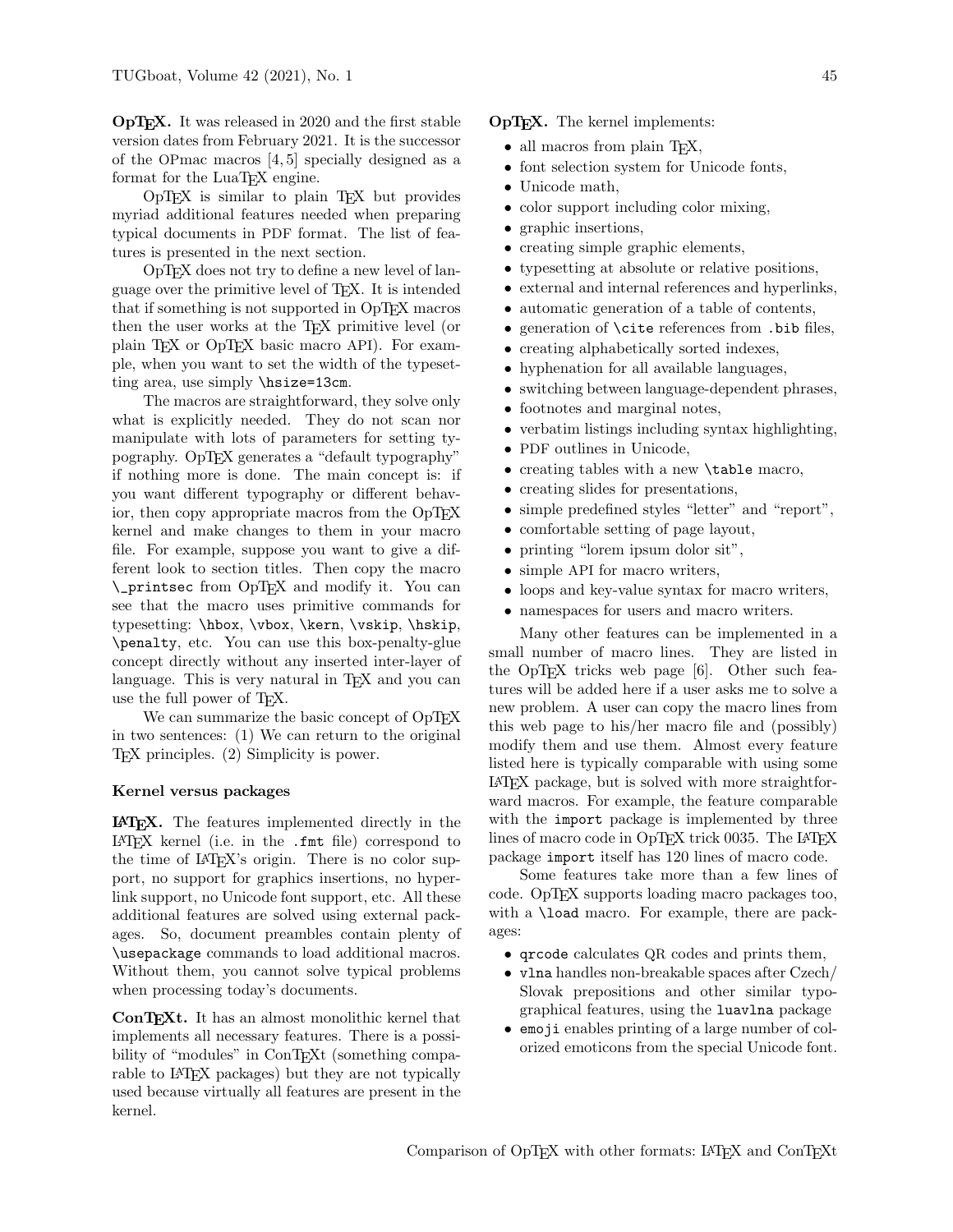## Documentation

L<sup>A</sup>TEX. The LATEX project page [7] lists 8 files as "general documentation" with 160 pages in total, but this is not all. The mentioned documentation describes LATEX kernel features. But users need to use dozens of packages when an average document is prepared. Each package has its documentation. This represents hundreds or thousands of additional documentation pages from various authors. The documentation is of different ages in different styles. It is difficult to recognize what is relevant and what is obsolete. There exists a book [8] that summarizes features of LAT<sub>EX</sub> and of all typically used LAT<sub>EX</sub> packages but not every LATEX user has access to this book. And features of recent versions of packages may differ from those described in this book.

There is the LAT<sub>F</sub>X doc system: the macro programmer can write code and technical comments together. You need to pre-process these sources to get macro files usable when the format is generated or documents are processed. This system is widely used by LATEX package programmers.

ConTEXt. There are about 180 PDF files with various ConTEXt documentation. It is not within the power of the average user to know such a huge amount of information and be able to select the most important parts when starting with ConTEXt. On the other hand, this illustrates that ConTEXt covers a very large area of computer typesetting.

OpTEX. The main OpTEX manual [9] is divided into two parts: user and technical documentation. The first part has only 22 pages. There is a summary of OpTEX markup at page 26. You can click on each control sequence listed here and the relevant part of user documentation is shown. You can click again on a control sequence here and your PDF viewer jumps to the second part with technical documentation and with a detailed technical description of the macro and with the macro source printed there.

The manual is created using OpT<sub>E</sub>X, of course. When the technical part of the documentation is processed, the actual OpTFX files with the macro sources and with detailed comments are read. It is similar to literate programming where technical notes and code sources are together in a common file. You don't have to pre-process this file: the files are ready to be read when OpT<sub>E</sub>X format is generated and when the documentation is prepared.

Of course, if the user wants information beyond document markup, then he or she must know the basics of TEX itself and plain TEX. This information is summarized in document [10] in 26 pages. More information about T<sub>E</sub>X math typesetting and Unicode math is summarized in document [11] in 30 pages.

The three documents mentioned above [9, 10, 11] are sufficient to acquire all knowledge about OpTEX and TEX. They are all that you need to know when working with OpTFX documents. Of course, you can get more information about the TEX engine used by OpTEX: [12, 13, 14]. No other documents are needed.

### External programs

L<sup>A</sup>TEX. When creating the reference list of \cited records from a .bib file, LATEX needs an external program (ancient BibTEX or newer Biber). Users have to run this sequence: latex, biber, latex, latex to get the correct reference list and \cite numbers.

When creating an index, the external program Makeindex or Xindy is used. The user must not forget to run makeindex followed by latex after final corrections (just before sending to print) are done.

When printing a code listing with syntax highlighting, some LATEX packages use another external program, such as a python script.

OpTEX. We don't have to use any external programs when creating bibliography references, sorting an index, or printing code listings with syntax highlighting. All these tasks are done at the T<sub>EX</sub> macro level.

OpTEX reads the .bib file directly and creates the appropriate reference list. A bibliography style (a simple macro file) is used to set the rules for printing and sorting records. If all \cite commands are before the reference list generated by \usebib, then you need to run OpTEX only two times: the first run accumulates all labels used in \cite commands, and the records with these labels are read from the .bib file. The reference list is created and labels are connected to the generated numbers and saved to a .ref file. The second run uses these label-number pairs to print the numbers at the places where \cite commands are used.

Index sorting is done by a merge sort algorithm which is very efficient in the T<sub>E</sub>X macro expansion language. The special two-pass algorithm is used for similar phrases, which is configurable for almost all languages. The sorting rules are applied by the currently selected language.

The syntax highlighting of code listings is done at the TEX macro level. It is configured in macro files hisyntax-c, hisyntax-html, etc.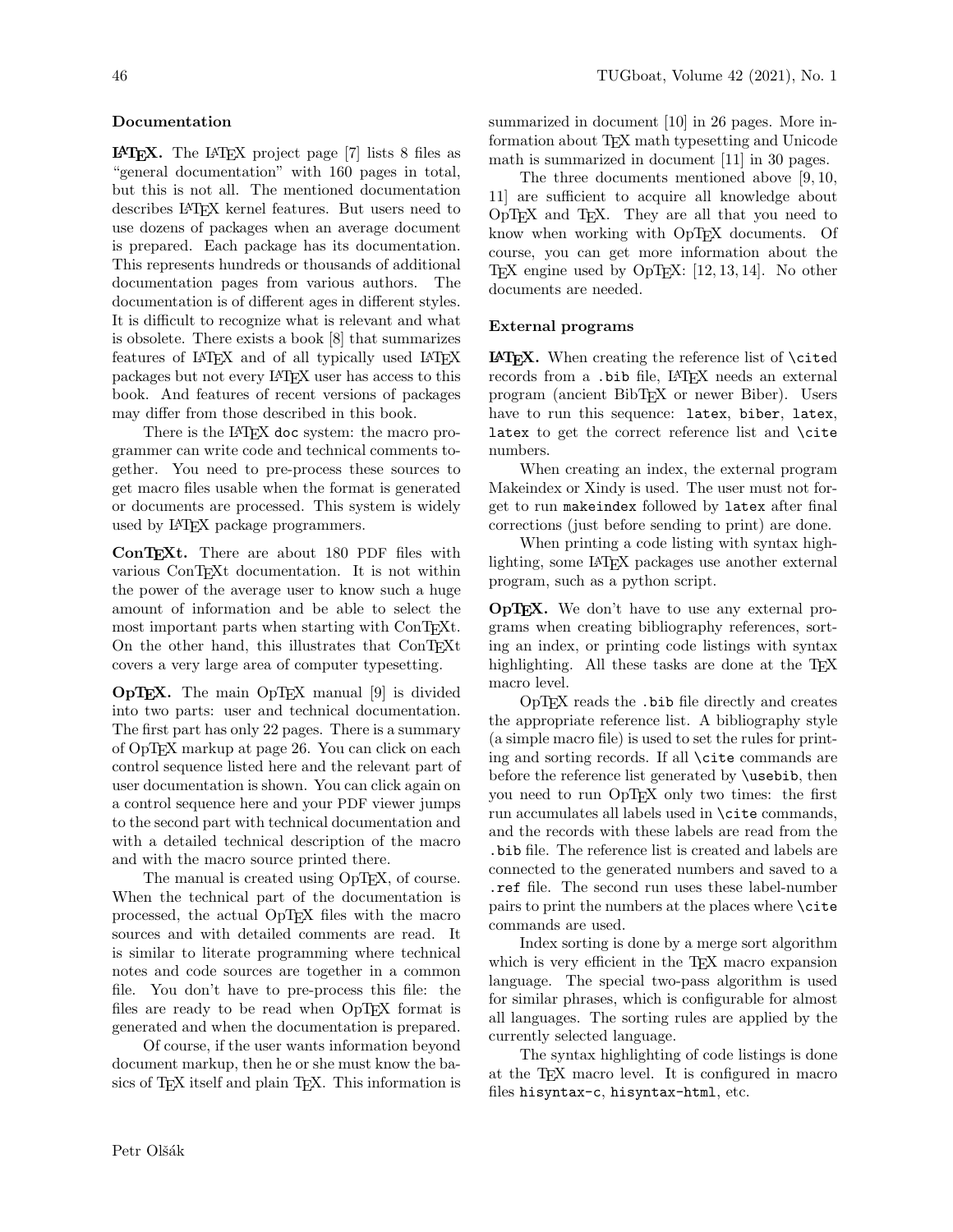#### Font selection system

L<sup>A</sup>TEX. In the 1990s, the "New font selection scheme" (NFSS) was designed, along with the LAT<sub>EX</sub> $2\varepsilon$  release. The system allows the selection of family, weight, shape, size, and encoding of the font independently. It was designed for old fonts with a maximum of 256 characters in the font. The NFSS creates a new layer over the \font primitive. Special internal names for font families were used and declared in font definition files (.fd). Each newly installed font was typically converted to various 8-bit encodings. The virtual fonts technique was frequently used. This required a high level of understanding fonts in T<sub>E</sub>X, making font installation almost impossible for average users.

When Unicode engines were released then a new fontspec package for selecting Unicode fonts was designed. It follows the principles given by NFSS but adds new features to support Unicode text fonts.

OpTEX. The font selection system respects the basic plain TEX principle: you can select font variants typically by \rm, \it, \bf and \bi selectors when a font family is loaded by \fontfam. The variant is selected with respect to the current "font context" given by the current setting of font size and more features given by "font modifiers". The set of font modifiers (for example \cond, \caps, \sans, \bolder) depends on features provided by the selected font family. Users can combine the font modifiers arbitrarily: the appropriate font is selected if the font family provides it. The font families including their modifiers are implemented in "font files". The log file shows the available font modifiers of the selected font family. Users can create a font catalog with simply \fontfam[catalog]\bye. All families registered in font files are printed in this catalog; see [15]. You can see all available families, modifiers, and variants here. Font samples for each such combination are shown.

Unicode fonts are preferred in OpT<sub>F</sub>X. An appropriate Unicode math font is loaded automatically too when \fontfam is used. The special font modifier \setff{...} sets an arbitrary OpenType font feature if it is supported by the font.

Of course, OpT<sub>F</sub>X supports usage of the **\font** primitive and allows you to simply incorporate the font selector (declared by \font) into your macros to enable scaling this font by the size context used in the document. You need not declare a \font for the same font repeatedly for all necessary sizes.

#### Fragile commands in titles

L<sup>A</sup>TEX. LATEX users know the term "fragile command" well. A macro used in the title of a section or chapter can be broken when it is written to internal files used for generating the table of contents. It has been over 20 years that  $(\varepsilon-)$ TEX has provided the \detokenize and \scantokens primitives but LATEX users are still fighting with fragile commands, solving the problem with methods like using the \protect macro or \DeclareRobustCommand which adds a mysterious space to the end of the control sequence name, making tracing more difficult.

 $OpTrX$ . There are no "fragile macros".  $OpTrX$ reads the titles for chapters and sections in verbatim mode and re-tokenizes them when they are actually used for printing. Moreover, the verbatim constructions work in titles too:

### \sec Title with '\this{' matter

The in-line verbatim is surrounded by '...' here. As shown, unbalanced braces {} can be in the verbatim text. And this verbatim text is correctly printed in the table of contents, headlines, and PDF outlines. This is difficult in LAT<sub>EX</sub> because the syntax for section parameters is the text surrounded by balanced braces  $\{\}$ . The title parameter in OpT $\overline{F}X$  is delimited by the end of the line.

ConTEXt. The title parameter is surrounded by braces {} similarly as in LATEX, so the example above with  $\theta$  cannot work as-is in ConTEXt.

#### Markup language

L<sup>A</sup>TEX. Almost all user-level LATEX macros have undelimited parameters, so users must use braces to specify parameters of more than one token. LATEX's \newcommand does not allow declaring a macro with delimited parameters. Brace pairs {} outside the context of macro parameters (i.e. in the meaning begingroup–endgroup) are not preferred in LAT<sub>EX</sub> markup language.

Writing the IATEX document often means coding the document. There are many nested IATEX environments (a new syntactic concept in LAT<sub>EX</sub>) and {} braces. For example, Beamer documents are more programming language than source text. The author's ideas (what's intended to be displayed in the Beamer presentation) disappear among the surrounding code in source files.

There is no "standard LAT<sub>EX</sub> markup language" in the sense that if a program (other than T<sub>EX</sub>) understands this markup then it knows how to convert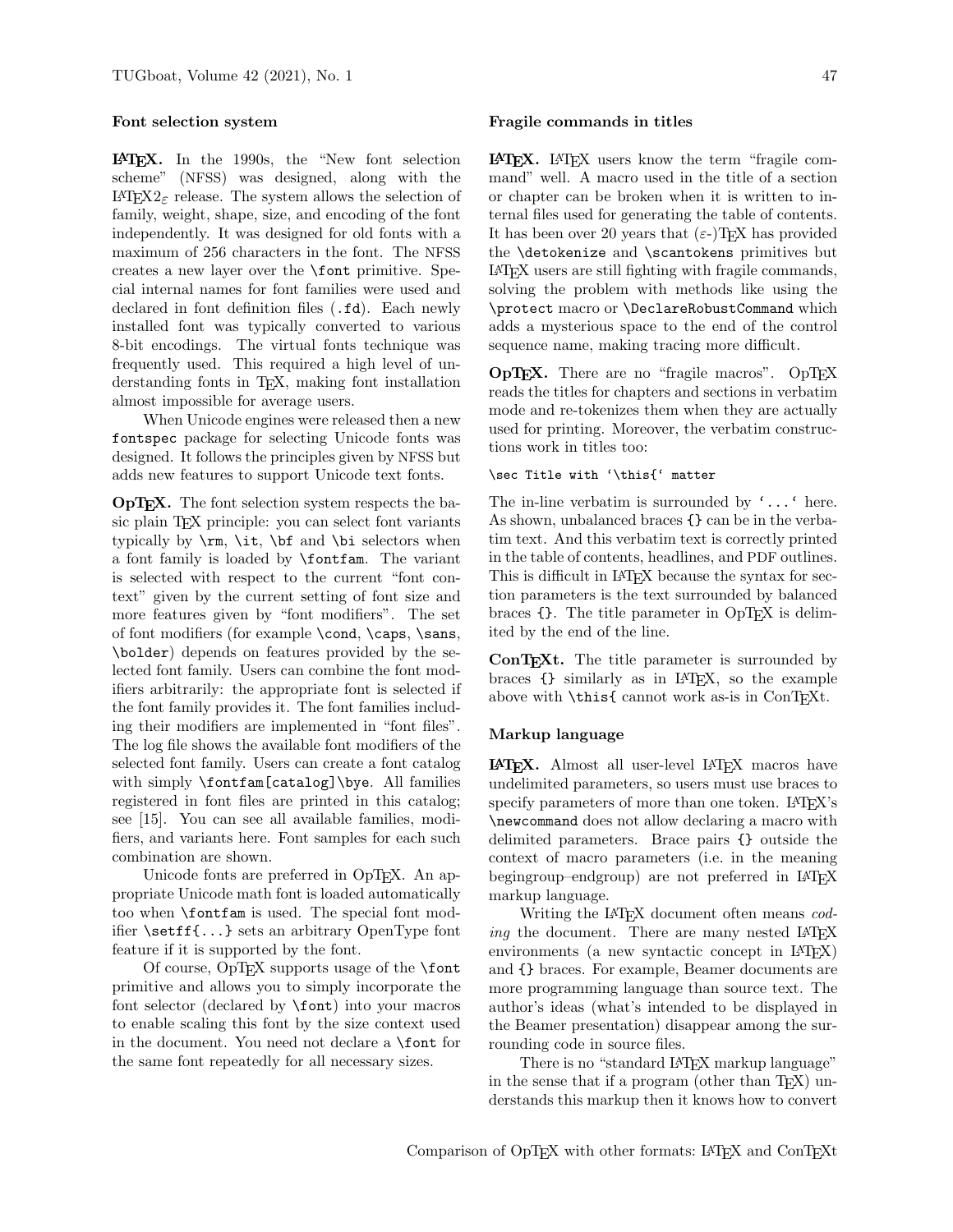from or to this markup. We cannot suppose what packages will be used, and they significantly affect the tagging of the document.

OpTEX. The main credo is: the source files of the document are created (typically) by humans, humans will read these sources and manipulate them. Source files are intended primarily for humans, not for machines. Machines must be programmed to respect these principles.

This is why OpT<sub>F</sub>X tries to define a more lightweight markup language. There are no highly nested environments, there is a minimal number of braces {}. Items in lists begin naturally with a \* character, titles are terminated by the end of the line.

Many other relatively lightweight markup languages have been devised; Markdown, for example. But we cannot have absolute control of "to PDF processing" in Markdown. Maybe, an author can initially prepare documents in Markdown, but the result must be converted to a .tex format, which could use the OpTEX format. A (human) typesetter takes this .tex file and starts to program the typography of the document. It means that he or she manipulates the .tex sources and adds more information here and adds .tex macro files.

The .tex sources are "the heart" of the document. They are what's needed to archive documents for future use (in the next edition, for example). They can be processed for printing purposes to PDF  $(by \text{ OpTr} X)$  or they can be converted to other formats (by other converters).

There is an OpT<sub>E</sub>X markup language standard (OMLS) [16] which gives instructions for potential authors of converters from/to OpTFX format. The standard specifies the syntax and semantics of "known OpTEX tags". Other tags can be ignored. The OMLS covers tags that are used in typical tasks when processing OpTEX documents.

ConT<sub>EX</sub>t. The markup language is somewhere between LAT<sub>F</sub>X coding and OpT<sub>F</sub>X writing the document. Tables, though, are created in a special way not typical in T<sub>E</sub>X. They look like HTML code which is far from a text intended for humans.

### Hello world test

Create the following test file

```
\loggingall
\cslang % Czech hyphenation patterns
\fontfam[Adventor] % Unicode font family Adventor
Ahoj světe! % Hello world!
\bye
```
and its counterparts in other two formats (LuaLAT<sub>EX</sub>) and ConTEXt), i.e. loading the Unicode Adventor family, selecting a language, and printing one sentence. We count the number of lines in the .log file when full tracing is activated by \loggingall and the time spent when processing this document without **\loggingall** (measured using the author's notebook). The following table summarizes the results:

|       |         | OpTFX LuaL <sup>A</sup> TFX ConTFXt |         |
|-------|---------|-------------------------------------|---------|
| lines | 1.8 K   | 3.6 M                               | 231 K   |
| time  | $0.5$ s | 1.0 s                               | $1.1$ s |

 $\overline{a}$ 

We can see that LuaLAT<sub>F</sub>X needs to do about two thousand times more internal operations than OpTEX to process this "Hello world" document. LuaLAT<sub>E</sub>X is slightly better than ConT<sub>E</sub>Xt (although ConTEXt was run with the --once option) in the time measurement, because ConTEXt has an exceptionally large .fmt file and time is spent loading and uncompressing this file. See the following table which shows the size of .fmt files in the GNU/Linux TEX Live distribution:

|                           | OpTFX LuaL <sup>AT</sup> FX ConTFXt |       |
|---------------------------|-------------------------------------|-------|
| $\text{fmt size}$ 750 KB. | 1.2 MB                              | 11 MB |

Note that OpT<sub>F</sub>X has a noticeably smaller format file than LuaLATEX although it implements not only the comparable features of the LAT<sub>EX</sub> kernel but also a number of LATEX packages not included in the kernel: xcolor, hyperref, url, listings, biblatex, graphicx, geometry, amsmath, amsymb, fontspec, unicode-math, cprotect, eqparbox, tabularx, booktabs, keyval and more.

Why it is possible? OpTFX keeps its basic concept "simplicity is power".

Moreover, OpTFX does not create any auxiliary file if it is not needed. When the example above was processed, LATEX creates an unnecessary .aux file and ConTEXt creates a .tuc file, but OpTEX creates only .pdf and .log files.

When OpT<sub>E</sub>X needs an auxiliary file, then only a .ref file is created where all needed information is saved. We don't need .toc, .lot, .lof, .nav, .glo, .idx, .ind, .bbl and others that have been used over the years.

#### Namespaces

L<sup>A</sup>TEX. There is no user namespace. You cannot tell users: "you can define and use an arbitrary control sequence with given naming scheme". There is